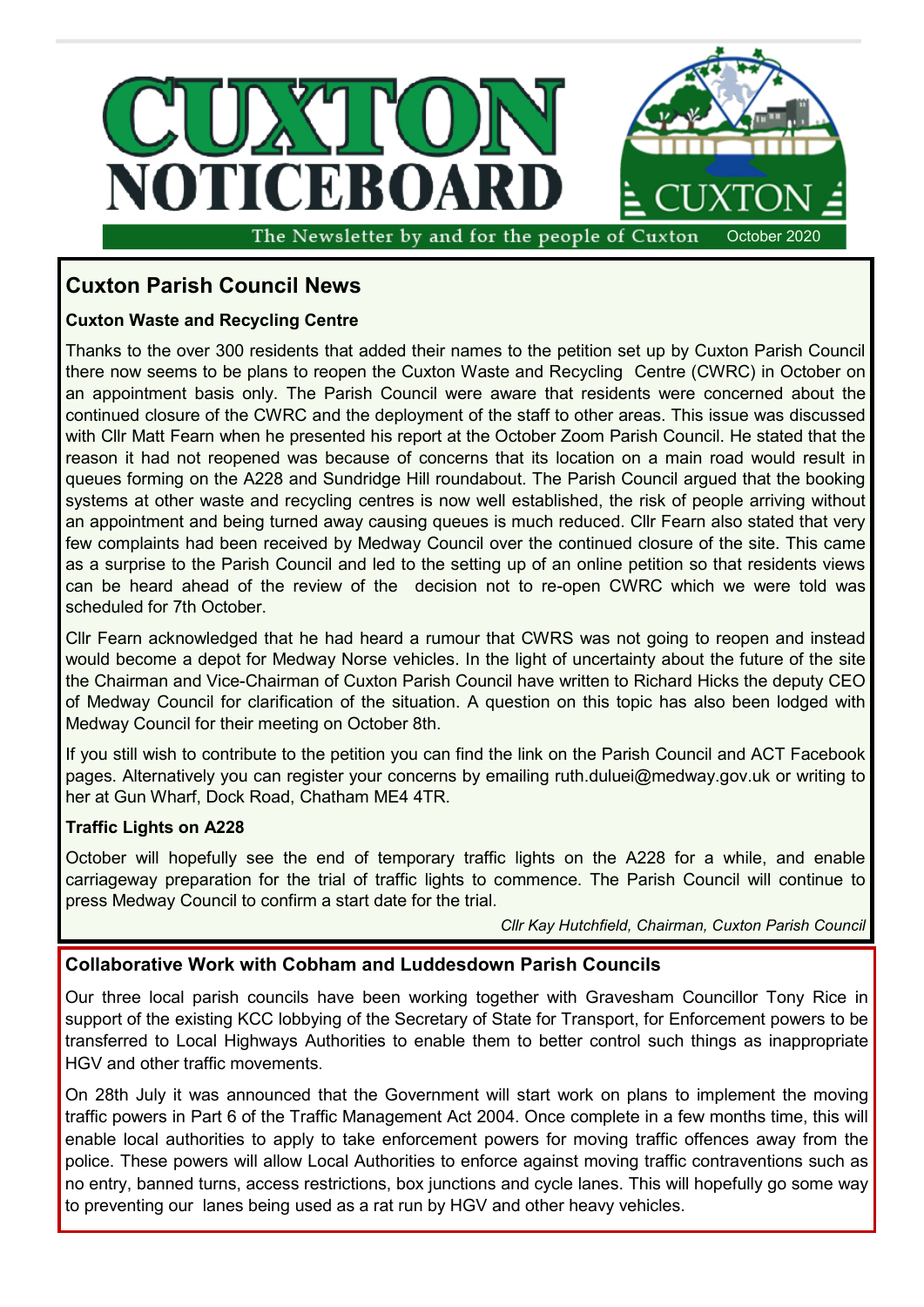## **Cuxton Christmas Tree**

Cuxton Parish Council will still be having a Christmas Tree outside the Cuxton library this year, but due to the uncertainty around possible Covid-19 restrictions, we will not be having a celebration of the lights being turned on, with Mince Pies and carols.





## **Cuxton Rock Snake**

 A working party has been set up to move the Cuxton Rock Snake to a permanent home. Look out for more news in our next issue.

## **Fed-up with vehicles speeding through the village?**

If you agree, then why not do something positive to make a change? Cuxton PACT **SPEEDWATCH** (Partners and Community Together), Kent Police and the Parish Council are developing a Community Speedwatch group in the village and we need your help.



We need a group of locals to help monitor the speed of traffic moving through Cuxton, something that will make a lasting impact on the safety of all in the village. If that's you, then please contact Trevor at [CuxtonPACT@gmail.com](mailto:CuxtonPACT@gmail.com)



#### **Traffic concerns**

Local residents have expressed concerns regarding young people cycling along the middle of Bush Road and also riding off pavements across the path of oncoming vehicles. The majority of these young people do not appear to be wearing helmets or any other form of protective clothing.

The Parish Council have been in touch with the local PCSO and have asked her to monitor the situation and advise these young people of the dangers they pose to themselves and the distress they cause to drivers who have to take urgent action to avoid a collision with them.

We hope residents can help us spread the word and help keep our young people and drivers safe on our village roads.

## **Six Acre Wood**

I am sure that all the residents of Cuxton who use the path in Woodhurst Close to access Six Acre Wood have been aware of the deterioration of the tarmac path over the years. Cuxton Parish Council would like to thank Ian Gray and the Countryside Group for the continued support in keeping the paths to the wood managed. Medway Council have laid a new tarmac path up to the steps in the woods which will make it much easier for any walkers to access the woods.

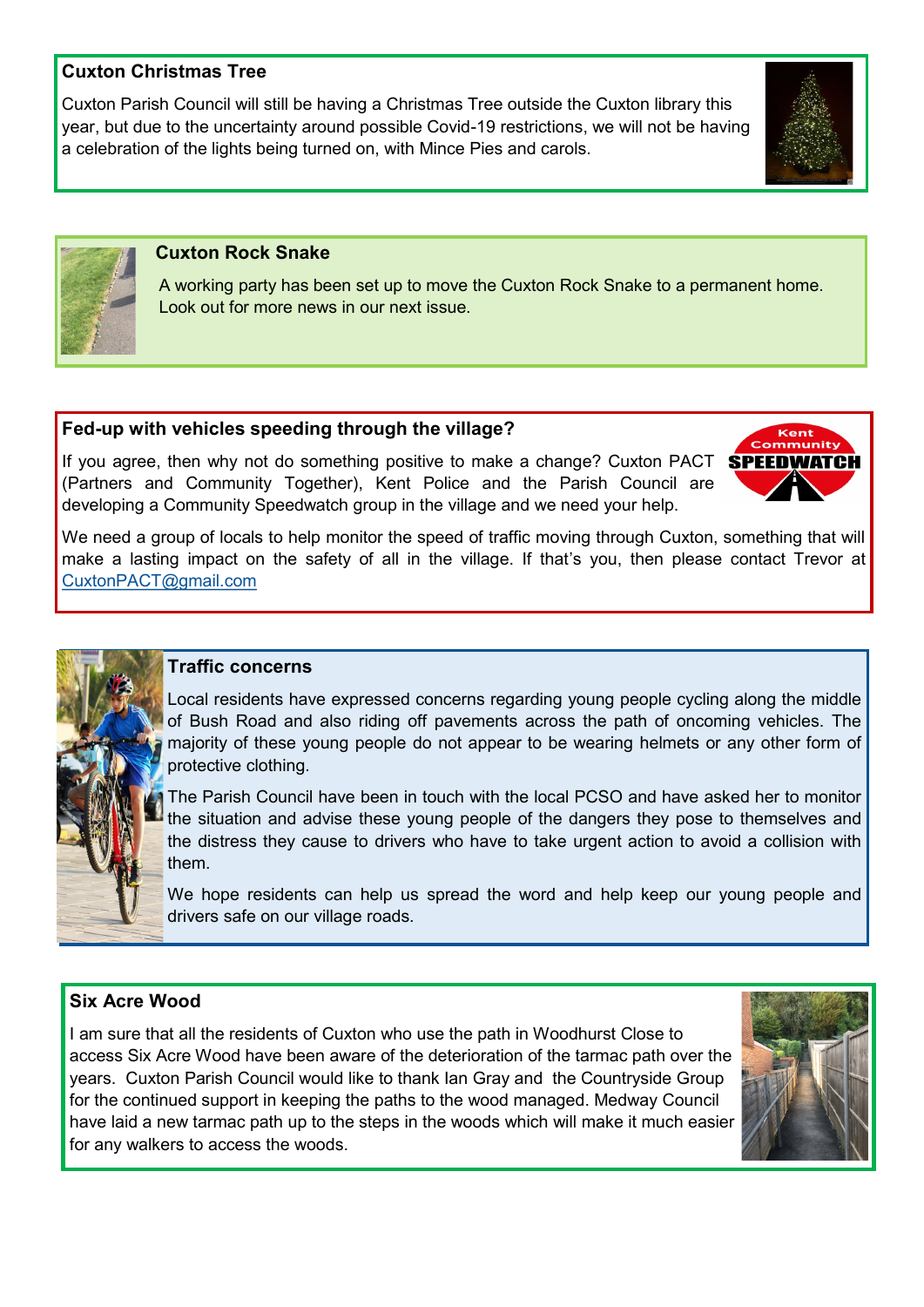



Following the most recent meeting of The Wheel of Cuxton, we would like to advise that due to current

Government Corona Virus Rules and Social Distancing Guidance, The Wheel of Cuxton have had to cancel the 2020 Cuxton Firework Display.

This is not a decision that has been taken lightly, and throughout this current situation the committee have been monitoring government guidance and have been discussing any options that would perhaps allow a smaller display without an audience in the Recreation Ground with the Parish Council, but following Medway Council's decision to cancel all of it s Firework Events, and the recent rule of 6 being introduced, it is impractical to stage the event from a financial point of view and remain within social distancing guidelines for both our volunteers and members of the public. There is also a concern that if we were one of the only firework events taking place in Medway, then it could potentially draw large numbers of people into the village.



This is the first time in over 50 years that Cuxton will not have an organised Fireworks Display. The Wheel of Cuxton would like to thank the village for the support they have given for these previous events, and especially the volunteers who are not a formal part of The Wheel of Cuxton, but turn up year on year to provide their services in order to stage the event for our village, it takes more than 30 people to put this event together.

To all our helpers and supporters enjoy your 'year off', and we look forward to seeing you next year, all being well the date for your diaries will be Saturday 6<sup>th</sup> November 2021.

Father Christmas will make his annual visit to Cuxton, however, this year we will not be organising the usual Present Delivery Service.



On Sunday 20<sup>th</sup> December Father Christmas will ride his Sleigh, with a limited number of helpers, slowly around the Village, to bring a little 'Christmas magic' and following the drive past we would encourage allowable family groups to have there own celebrations, perhaps Father Christmas could do his thing and presents mysteriously appear at the front of your house as we go around.

The drive around the village will start at 5.00pm, and once we have organised a route, we will publish this and some approximate timings.

Once again thank you for your continued support.

## **Corona Virus (COVID-19)**

**For health information and advice [www.nhs.uk/conditions/coronavirus](http://www.nhs.uk/conditions/coronavirus-covid19/)-covid19/**

**For Government response [www.gov.uk/government/topical](http://www.gov.uk/government/topical-events/coronavirus-covid-19-uk-government-response)-events/coronavirus-covid-19-uk[government](http://www.gov.uk/government/topical-events/coronavirus-covid-19-uk-government-response)-response**

The parish office is now closed to visitors and meetings are being held online. The Clerk and Assistant Clerk are still contactable while working from home. Please see the back page. **Cuxton Noticeboard** is displayed on the village noticeboards and on the Cuxton Parish website and Facebook page. **Bonfires: advice from Medway Council** (Tel: 01634 333333) **[Medway.gov.uk/info/200176/](Medway.gov.uk/info/200176/report_a_problem/409/report_smoke_and_air_pollution/2) [report\\_a\\_problem/409/report\\_smoke\\_and\\_air\\_pollution/2](Medway.gov.uk/info/200176/report_a_problem/409/report_smoke_and_air_pollution/2)**

Consider your neighbours while we are all at home and avoid having bonfires that could pose a nuisance to neighbours.